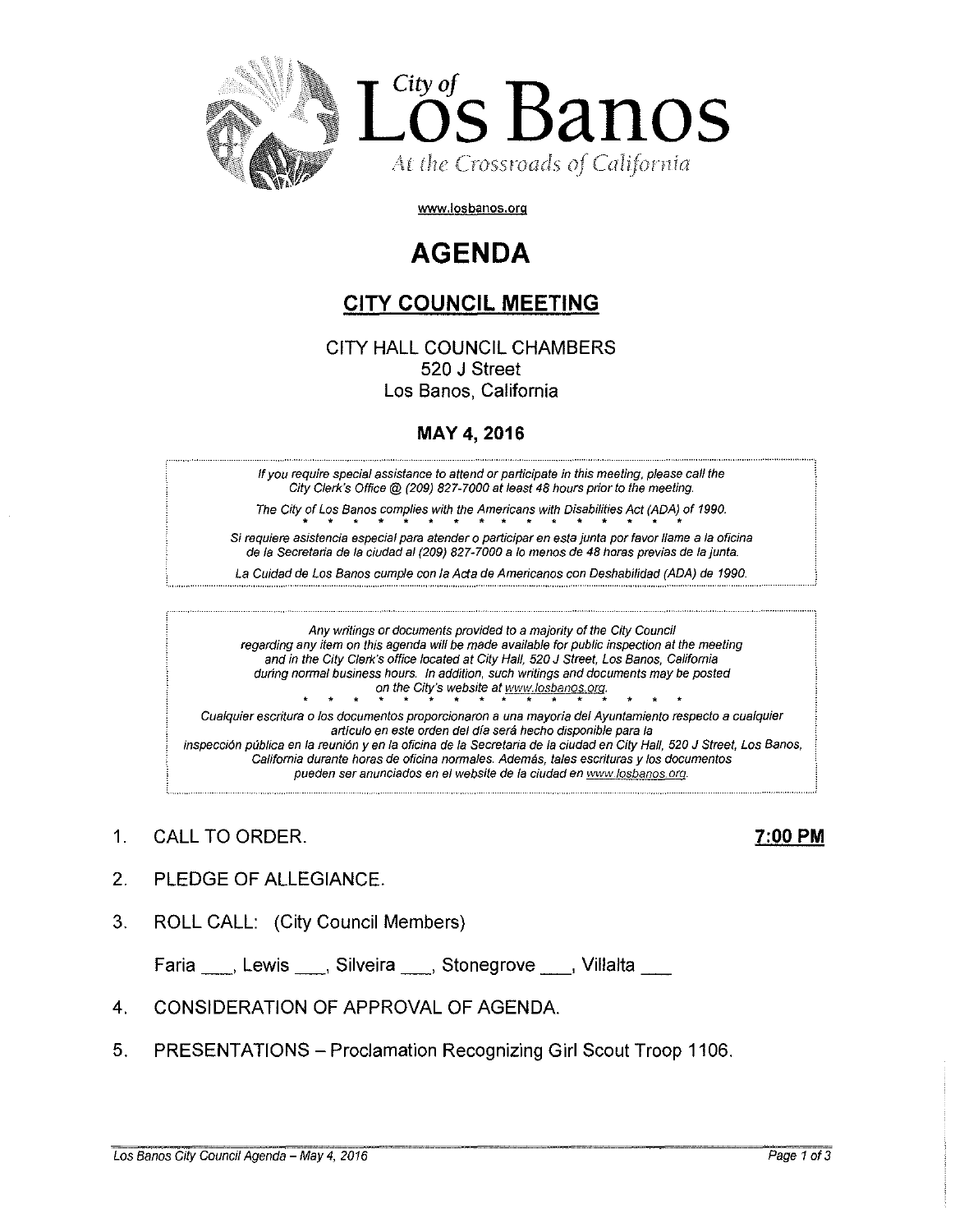- 6. PUBLIC FORUM. (Members of the public may address the City Council Members on any item of public interest that is within the jurisdiction of the City Council; includes agenda and non-agenda items. No action will be taken on non-agenda items. Speakers are limited to a five (5) minute presentation. Detailed guidelines are posted on the Council Chamber informational table.)
- 7. CONSIDERATION OF APPROVAL OF CONSENT AGENDA. (Items on the Consent Agenda are considered to be routine and will be voted on in one motion unless removed from the Consent Agenda by a City Council Member.)
	- A. Check Register for #158938 #159163 in the Amount of \$654,485.50.

Recommendation: Approve the check register as submitted.

B. Minutes for the City Council Meeting of March 2, 2016.

Recommendation: Approve the minutes as submitted.

C. Minutes for the City Council Meeting of April 6, 2016.

Recommendation: Approve the minutes as submitted.

D. Minutes for the City Council Meeting of April 20, 2016.

Recommendation: Approve the minutes as submitted.

E. Minutes for the Adjourned City Council Meeting of April 23, 2016.

Recommendation: Approve the minutes as submitted.

F. Minutes for the Adjourned City Council Meeting of April 24, 2016.

Recommendation: Approve the minutes as submitted.

G. City Council Resolution No. 5741 - Amending Prior Salary Schedules, July 1, 2011 - July 1, 2015 to Comply with CalPERS Regulations.

Recommendation: Adopt the resolution as submitted.

### 8. COMMUNITY AND ECONOMIC DEVELOPMENT PRESENTATION.

Recommendation: Informational item only, no action to be taken.

- 9. ADVISEMENT OF PUBLIC NOTICES. (Four Reports)
- 10. CITY MANAGER REPORT.
- 11. CITY COUNCIL MEMBER REPORTS.
	- A. Elizabeth Stonegrove